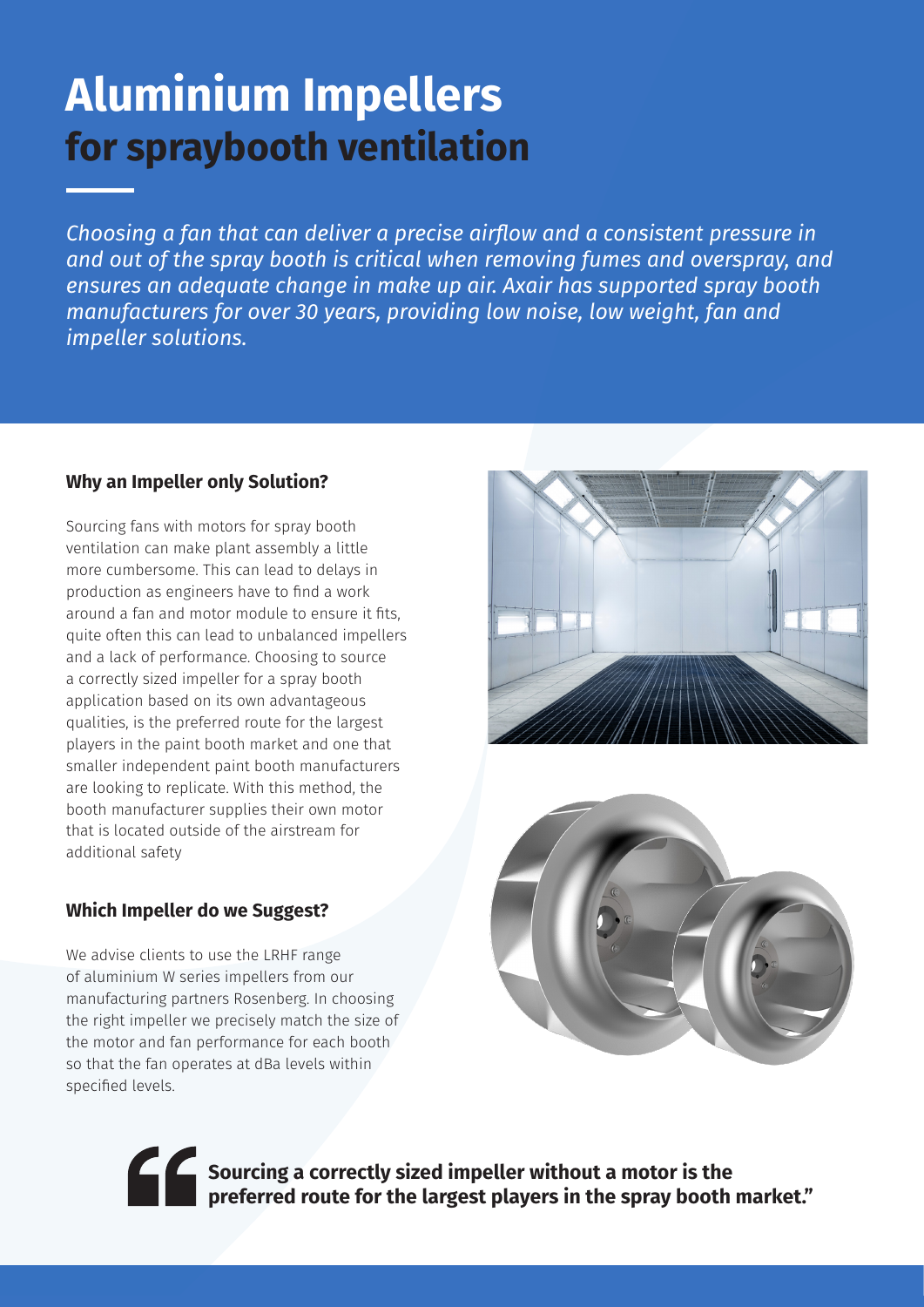







### **Key Features & Benefits**

Our industrial range of impellers adhere to industry standards and specifications, meeting the requirements of both standard and custom manufacturing plants. Available on short lead times from 250-1000Ø.

#### **Lightweight Aluminium**

The lightweight aluminium material of our W series backward curved impellers make them much easier to transport and install than competitor steel alternatives.

#### **Dynamically Balanced Impellers**

All LRHF W series impellers feature 8 backward curved blades and are dynamically balanced according to DIN ISO 21940-1 at least with quality level G6.3.

#### **Technical Understanding**

All impellers are supplied with aluminium hubs (Bgr.250-710) and taper lock steel hubs (Bgr.450-710). Our team can advise on the motor and shaft size that are suitable for the impeller we choose, ensuring it meets your operating point.

#### **Increased Safety**

By sourcing the impeller and the motor seperately manufacturers are able to place the motor out of the airstream and choose ATEX motors where applicable for additional safety. The onus is on the manufacturer to determine the zone that the unit will be operating in.

**Lightweight aluminium impellers are much easier to install than steel alternatives."**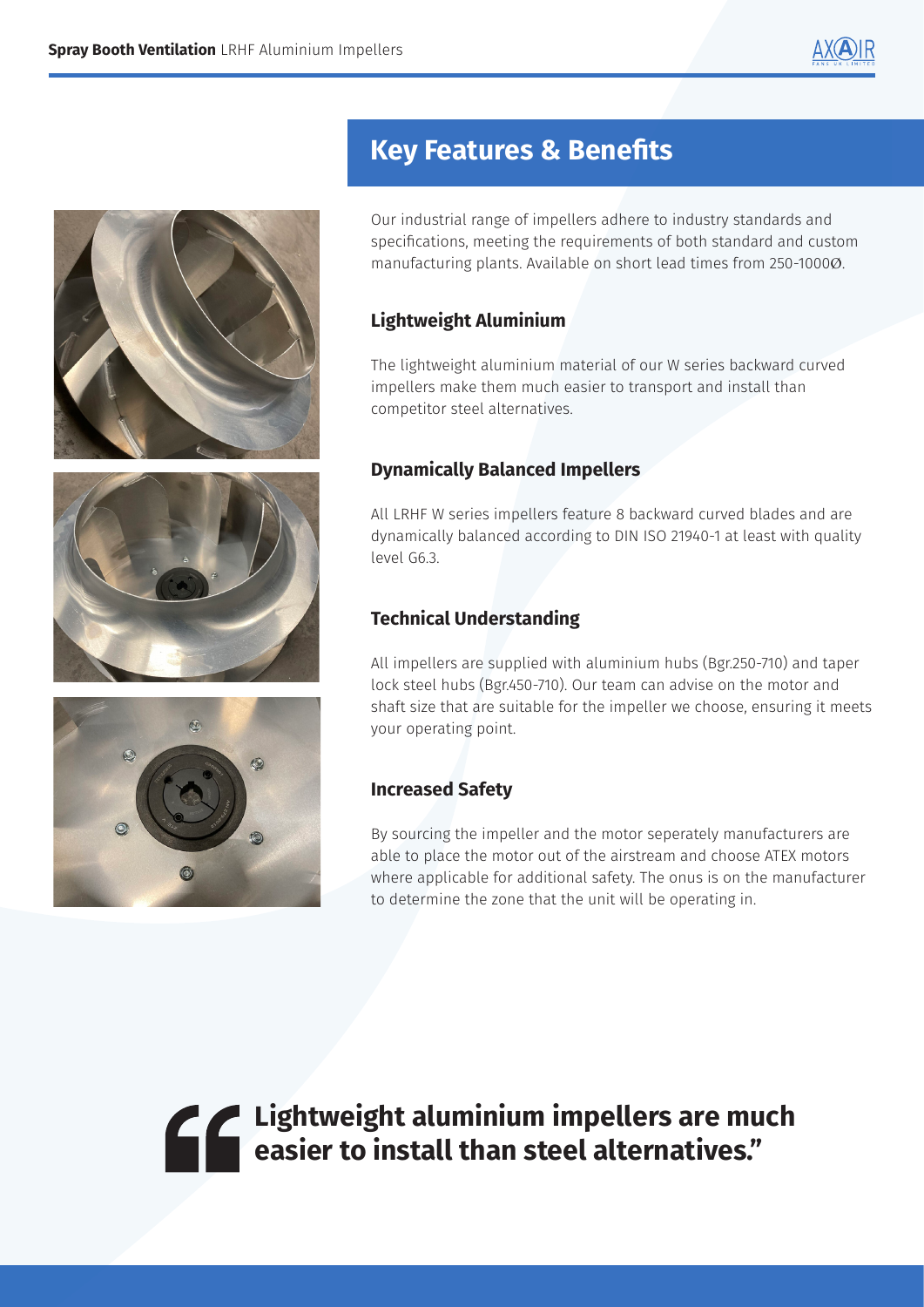## **Key Impeller Specifications**

| <b>Article Number</b> | <b>Impeller Size</b><br>$\vert$ (mm) | <b>Description</b>                          | <b>Max RPM</b> |
|-----------------------|--------------------------------------|---------------------------------------------|----------------|
| R63-28019             | 280Ø                                 | 2800 W BC Impeller c/w 190 hub - Keyway     | 4600           |
| R63-35524             | $355\phi$                            | 3550 W BC Impeller c/w 240 hub - Taper lock | 3600           |
| R63-40028             | $400\phi$                            | 4000 W BC Impeller c/w 280 hub - Fixed hub  | 3200           |
| R63-45028             | $450\phi$                            | 450Ø W BC impeller c/w 28Ø hub - Fixed hub  | 2900           |
| R63-56228             | 560Ø                                 | 5600 W BC Impeller c/w 280 hub - Taper lock | 1950           |
| R63-63138             | 630 <sub>Ø</sub>                     | 630Ø W BC Impeller c/w 38Ø hub - Taper lock | 1750           |
| R63-71038             | 710 <sup><math>\phi</math></sup>     | 7100 W BC Impeller c/w 380 hub - Taper lock | 1500           |
| R63-80042             | 800Ø                                 | 8000 W BC Impeller c/w 420 hub - Taper lock | 1250           |

#### **Description Key:**

W - W Series Impeller BC - Backward Curved Centrifugal Blades



### **Inlet Ring Specifications**

| <b>Article Number</b> | <b>Impeller Size to Fit</b><br>(mm) | <b>Description</b>                |
|-----------------------|-------------------------------------|-----------------------------------|
| Q51-25004             | 280Ø                                | Inlet Ring for 280Ø W BC Impeller |
| Q51-31520             | $355\phi$                           | Inlet Ring for 355Ø W BC Impeller |
| Q51-35520             | $400\phi$                           | Inlet Ring for 4000 W BC Impeller |
| Q51-40020             | $450\phi$                           | Inlet Ring for 450Ø W BC impeller |
| Q51-50010             | 560 <sub>0</sub>                    | Inlet Ring for 560Ø W BC Impeller |
| Q51-56000             | $630\phi$                           | Inlet Ring for 630Ø W BC Impeller |
| Q51-63015             | $710\phi$                           | Inlet Ring for 710Ø W BC Impeller |
| Q51-71015             | $800\phi$                           | Inlet Ring for 800Ø W BC Impeller |